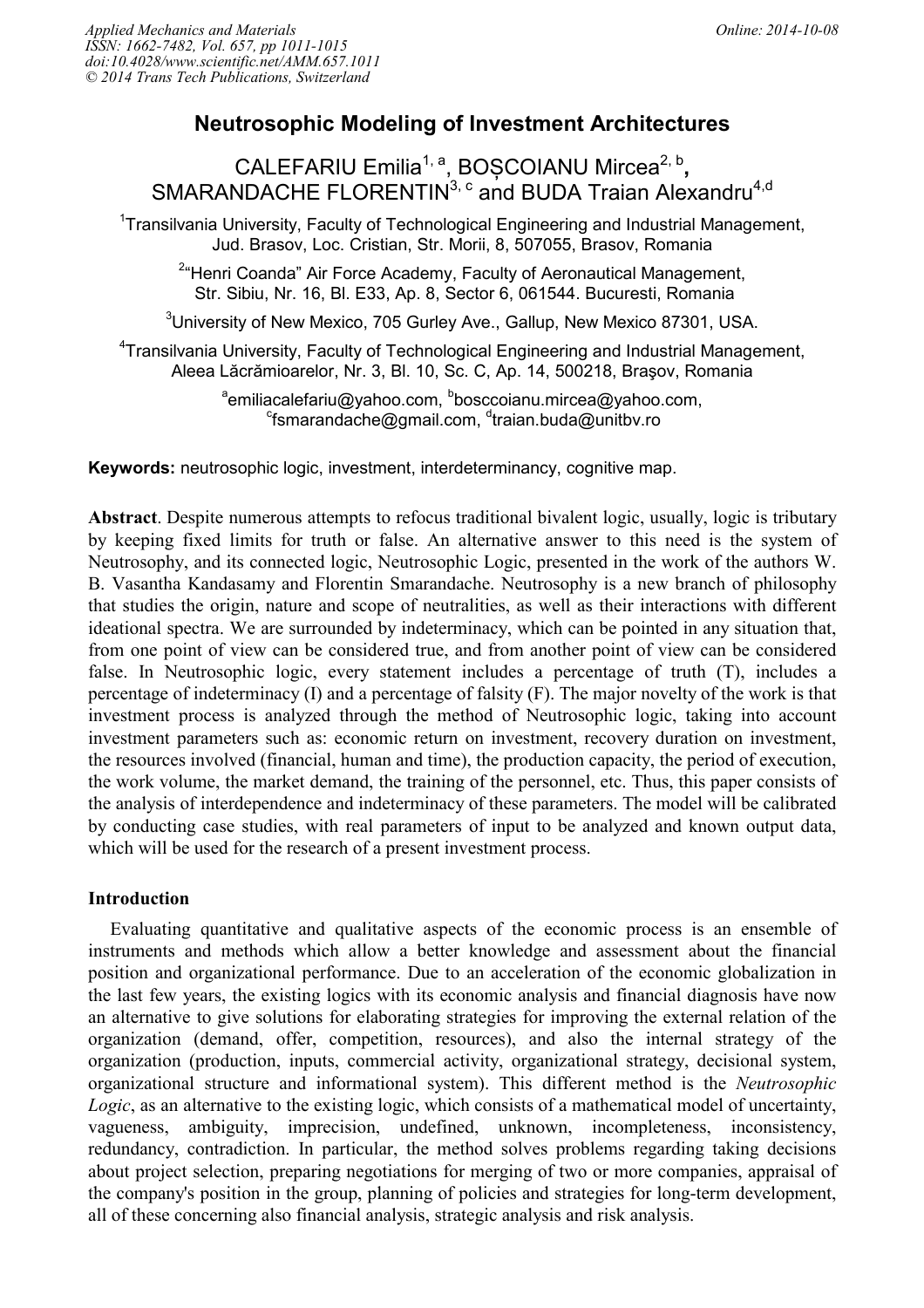Reliability, accuracy and availability of data can be a problem for existing organizations or organizations that are moving to new business industry, in fields where innovation is applied, and the lack of information, database and experience is evident. In Neutrosophic logic this is called *indeterminacy* (I). The importance of the decision making needs to be highlighted here, and the expert's opinion is of great importance for the best result to be obtained. This is one of the most important advantages of this method's usage, the *Fuzzy Neutrosophic Matrices* method. This method allows several experts opinion to be used in order to determine the best solution, or option for the problem or innovation that needs to be fixed or implemented.

#### **About the Fuzzy Neutrosophic Matrices Method**

A fuzzy neutrosophic matrix can be defined as a matrix which consist in elements from [0,1] and [0,I]. The matrix can consist in elements included in Z  $\cup$  I or R  $\cup$  I or Q  $\cup$  I or C  $\cup$  I or Z<sub>n</sub>  $\cup$  I or  $C(Z_n) \cup I$ . The indeterminate I has its fundamental application in  $I^2 = I$ . If the indetermination I is not an element of the matrix, than the matrix is not considered a neutrosophic one. This matrix includes both the fuzzy matrix and the

real matrix.

This method represents a generalization of Aristotle classical logic, Lukasiewicz's three-valued logic and Zadeh's fuzzy logic [1]. It allows the performance of revealing studies about the dynamic of the investigated events, events which are not observable by applying bivalent logics or Fuzzy Logic, nor statistical studies, the difference being the existence of the indeterminate I.

Table 1. The causality that can connect two nodes

| Value | Consequence        |               |                                                                  |
|-------|--------------------|---------------|------------------------------------------------------------------|
|       | Node $N_1$         |               | Node $N2$                                                        |
|       | $N_1$ – no effect  |               | $N_2$ – no effect                                                |
|       | $N_1 - \uparrow$   | $\Rightarrow$ | $N_2$ – $\uparrow$                                               |
|       | <sub>or</sub>      |               |                                                                  |
|       | $N_1 - \downarrow$ | ⇒             | $N_2 - 1$                                                        |
| $-1$  | $N_1 - \uparrow$   | $\Rightarrow$ | $N_2 - 1$                                                        |
|       | <sub>or</sub>      |               |                                                                  |
|       | $N_1 - L$          | $\Rightarrow$ | $N_2$ – 1                                                        |
|       |                    |               | $N_1$ -indeterminate $\Rightarrow$ N <sub>2</sub> -indeterminate |

Neutrosophic Logic is an alternative to the existing logic, and consists of a mathematical model of uncertainty, vagueness, ambiguity, imprecision, undefined, unknown, incompleteness, inconsistency, redundancy, contradiction [2]. Even so, logics work with multiple levels of truth, without allowing the presence of other realities, or states of reality. This is why, in a world that reached saturation regarding traditional logic, scientists have aimed a different system, which could encapsulate a representation of the real world.

The expert's opinion is very important in evaluating the values of the neutrosiphics matrix elements. If he/she considers finding even the smallest degree of indeterminacy, than he/she will choose I to the real values. If the expert wishes to disregard the small degrees of indeterminacy, than the real values will be chosen to the detriment of the indeterminate I.

The Neutrosophic Matrices method can be transformed in *Neutrosophic Cognitive Maps*, which are neutrosophic directed graphs that can transpose concepts like processes, events, economic policies, as nodes, and causalities and indeterminate as edges [3]. In this directed graph, which is associated with values for each relation, we can see a representation of the causal relationship between concepts. The nodes of the graph are noted with  $N_i$ , and they represent the neutrosophic vector from the neutrosophic vector space V. Each node can have values from the set  $\{-1, 0, 1, 1\}$ where the value 1 means that the node is in the on state, I implies that the node is in the indeterminate state at that time, and the value 0 if the node is in the of state, that it has no influence on that node. The causality, as can be given by an expert in the field, which can connect two nodes, is detailed in Tab. 1.

After the construction of the directed neutrosophic graph, the matrix associated with it is written, resulting thereby the adjacency matrix of the neutrosophic cognitive map.

The next step is to threshold and update the state vector Y, which is known as resultant vector. "Updating means keeping the on state of the given vector to remain in the on state. The thresholding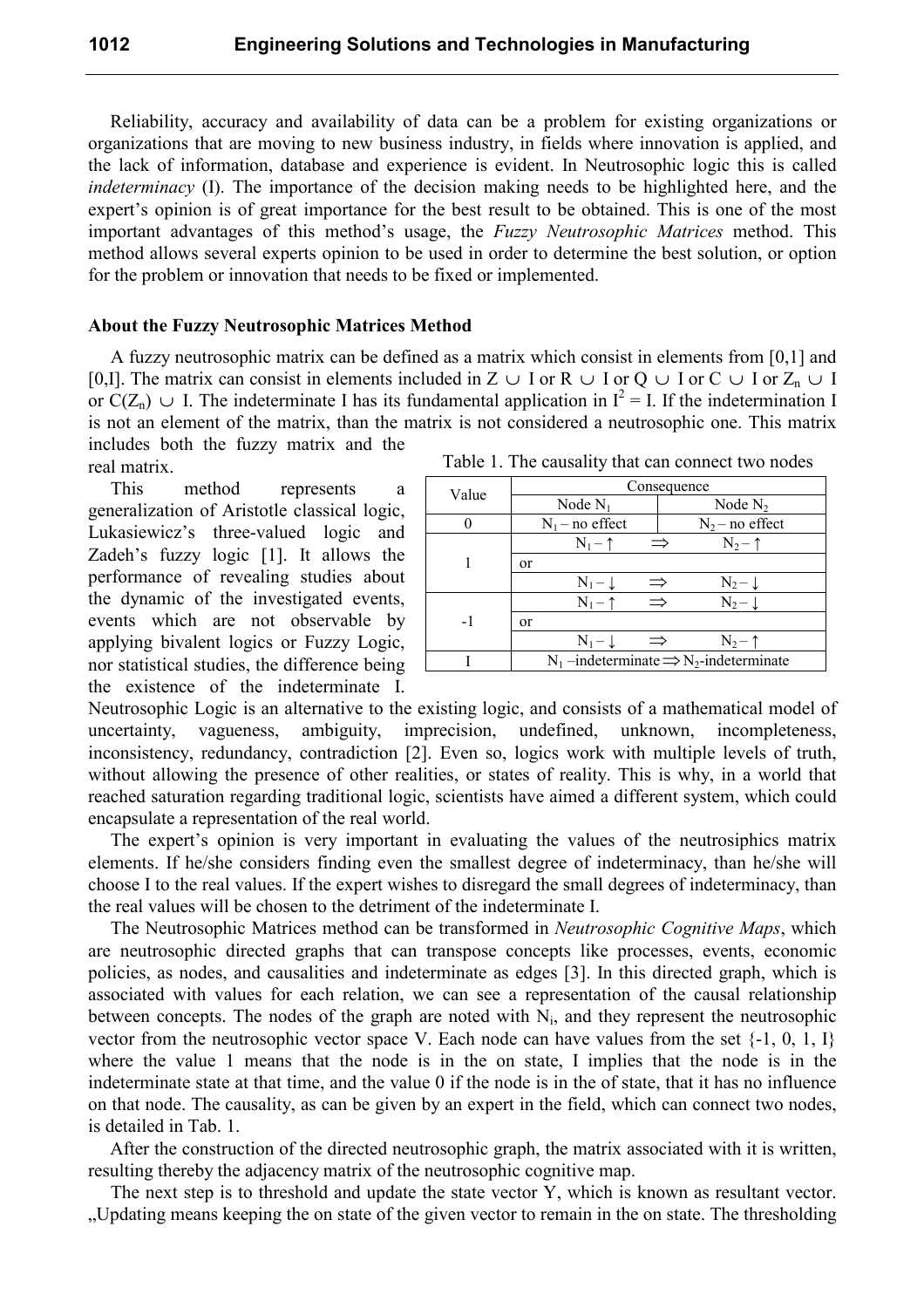is, in the resultant every negative value is made as 0 and positive value is made as 1 and positive coefficient indeterminate value is made as I. The combination of  $1 + I$  is made into I or 1 according to the wishes of the expert depending on the problem." [2] The result is interpreted by the specialists in order to improve or solve the problem under discussion.

### **Investments**

Investments represent capital lock-ups. The investors decide to restrain themselves from present consumption, in order to create the possibility of obtaining future benefits. A production system consists in all the natural components and artificial ones like raw materials, energy, tools, devices, technological equipment, buildings labor and relations of production, concepts, work organization and management of manufacturing, aiming to obtain products and services that could be sold [4].

These components must be organized so as to fulfill the main objective of any economic activity: obtaining profit and raising the value of the company. The value of the company is given by the net asset value reflected in the balance sheet, and it can be determined as the net difference between the total assets of the company (fixed and current assets) and the liabilities of the company at a time.

The decision to invest in one company can be difficult and risk involving in the same time. When facing several potential investment possibilities, the analysis of all the involved elements must be a very rigorous one. In order to maximize the value of a portfolio, it is advisable to consult the opinion of many specialists, to select the most opportune balance and mix of projects. The analysis must take into consideration the limited availability of the cash budget, the scarce of the resources, the plough back of the profit, the short-term and long-term development strategy of the organization, the organizational strategies, but also uncertainty and strategic importance.

| Competitive advantage | Explication                                                                                |
|-----------------------|--------------------------------------------------------------------------------------------|
| Tactical              | Deliver competitive advantage today                                                        |
| Strategic             | Deliver competitive advantage in the future                                                |
| Administrative        | Deliver concurrently promised service levels and supporting existing strategic<br>projects |
| Innovation            | Smaller and experimental projects, delivering possible competitive advantage<br>tomorrow   |
| Future vision         | Contingent upon strategic and innovation projects                                          |

Table 2. Atlantic Global (2007) categorized projects based on the competitive advantage [5]

The investment can be developed considering the managerial dimension, which can validate both the idea and the financial implementation, the organizational dimension, through reorganization and assuming the risk, the operational dimension regarding project functioning and the strategic dimension by taking in consideration the permanent adaptation on the continuing changing market.

#### **Application**

We now study the investment process and analyze it through the method of Neutrosophic logic, taking into account the investment parameters as discussed earlier, and customizing in the situation of a company that exists on the market and is interested in finding the experts opinion regarding reinvestment of profit. The method allows specialists, more freedom of intuition in order to express not only positive, negative and without impact, but also, the indeterminacy of the impact.

We take the following nodes to be related with the company that considers profit reinvestment:

- $N_1$  Economic return on investment
- $N_2$  Recovery duration on investment
- $N_3$  The resources involved (financial, human and time),
- $N_4$  The production capacity
- $N_5$  The period of execution
- $N_6$  The work volume
- $N_7$  The market demand and  $N_8$  The training of the personnel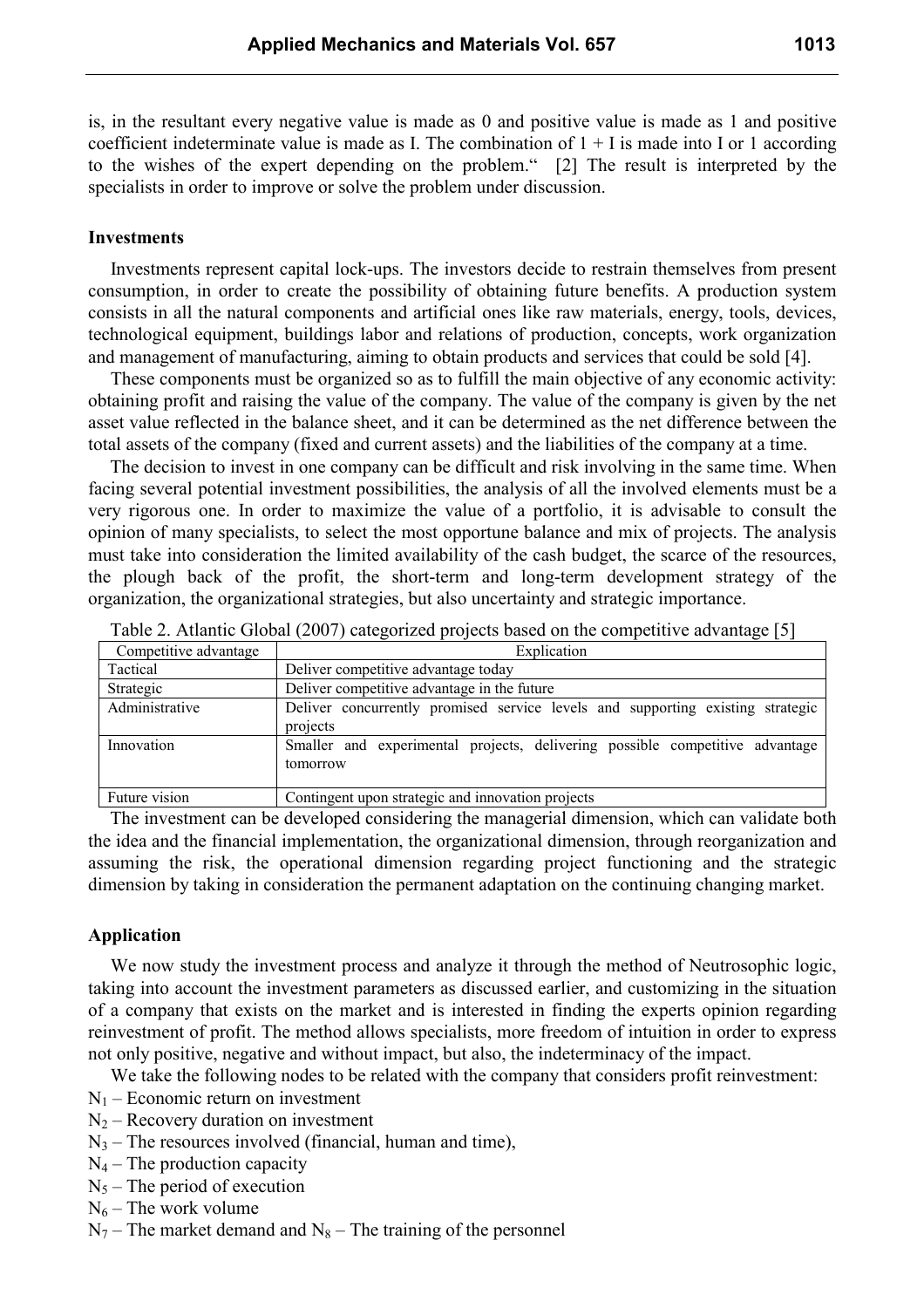These eight nodes are taken as the domain nodes, as they are the most important aspects for the company's management, when making an investment.

The following four nodes are the range space related with the investment:

 $L_1$  – Good investment;  $L_2$  – Average investment;  $L_3$  – Bad investment;  $L_4$  – Risk involving investment

After consulting a number of five specialists, and they evaluated each factors influence over the investment, the following directed neutrosophic graph with the same set of domain space nodes and range space nodes resulted the graph from Fig. 1. The neutrosophic connection matrix associated with this neutrosophic directed graph is as it is presented in Fig. 1.



Fig. 1. The directed neutrosophic graph and the matrix associated with it

Each specialist evaluated each connection between a domain node and a range space related node with a value, according to his opinion. Equal importance is given to each expert's opinion. The value could consist in elements from [0,1] and [0,I]. After each specialist evaluated all aspects taken into consideration, the arithmetic mean of all five specialists conducted to the neutrosophic connection matrix associated with this neutrosophic directed graph. The straight line arrow indicates that the specialists considered the relation between the nodes as a measurable one, assigning values within the range [0,1], and the dotted arrow indicates that the specialists considered the influence as an indeterminate one (I), assigning each connection values within the range [0,I].

The investor is interested in studying the impact of the state vector  $A_1 = (1 0 0 0 0 0 0 0)$  that is the economic return on the investment which is in the on state and all the other nodes are in the off state. When taking the final decision, this is considered to be the most significant factor.

To find the effect of  $A_1$  on the neutrosophic dynamical system of investments N(E), we must perform the operation of multiplication between the vector  $A_1$  and the neutrosophic matrix:

$$
A_1N(E) = (0.6 \t0.4 \t0.1 \t0.21) = B_1. \t(1)
$$

 $B_1(N(E))^T = (0.53+0.04I \t 0.33+0.14I \t 0.54+0.16I \t 0.21+0.18I \t 0.58 \t 0.67+0.02I \t 0.94+0.02I$  $0.69+0.061$ . (2)

 $N(E)^T$  is the transposed matrix N(E). The next step is to update and threshold ( $\gg$ ), by making every negative value as 0 and positive value as 1 and positive coefficient indeterminate value as I:

| $B_1(N(E))^T \implies (1 \text{ II } 1 \text{ I } 1 \text{ I}) = A_2$ .                      |     |
|----------------------------------------------------------------------------------------------|-----|
| $A_2N(E) = (3+I 2.4+0.9I 0.7+1.2I 3.1I).$                                                    | (4) |
| $\Rightarrow$ (1 1 I I) = B <sub>2</sub> .                                                   |     |
| $B_2N(E)^T = (1+0.3I \ 0.6+1.2I \ 1+0.8I \ 0.3+1.6I \ 1 \ 0.13+0.2I \ 1.8+0.3I \ 1.3+0.6I).$ | (6) |

 $\geq (1 \text{ II} 1 \text{ I} 1 \text{ I}) = A_2.$  (7)